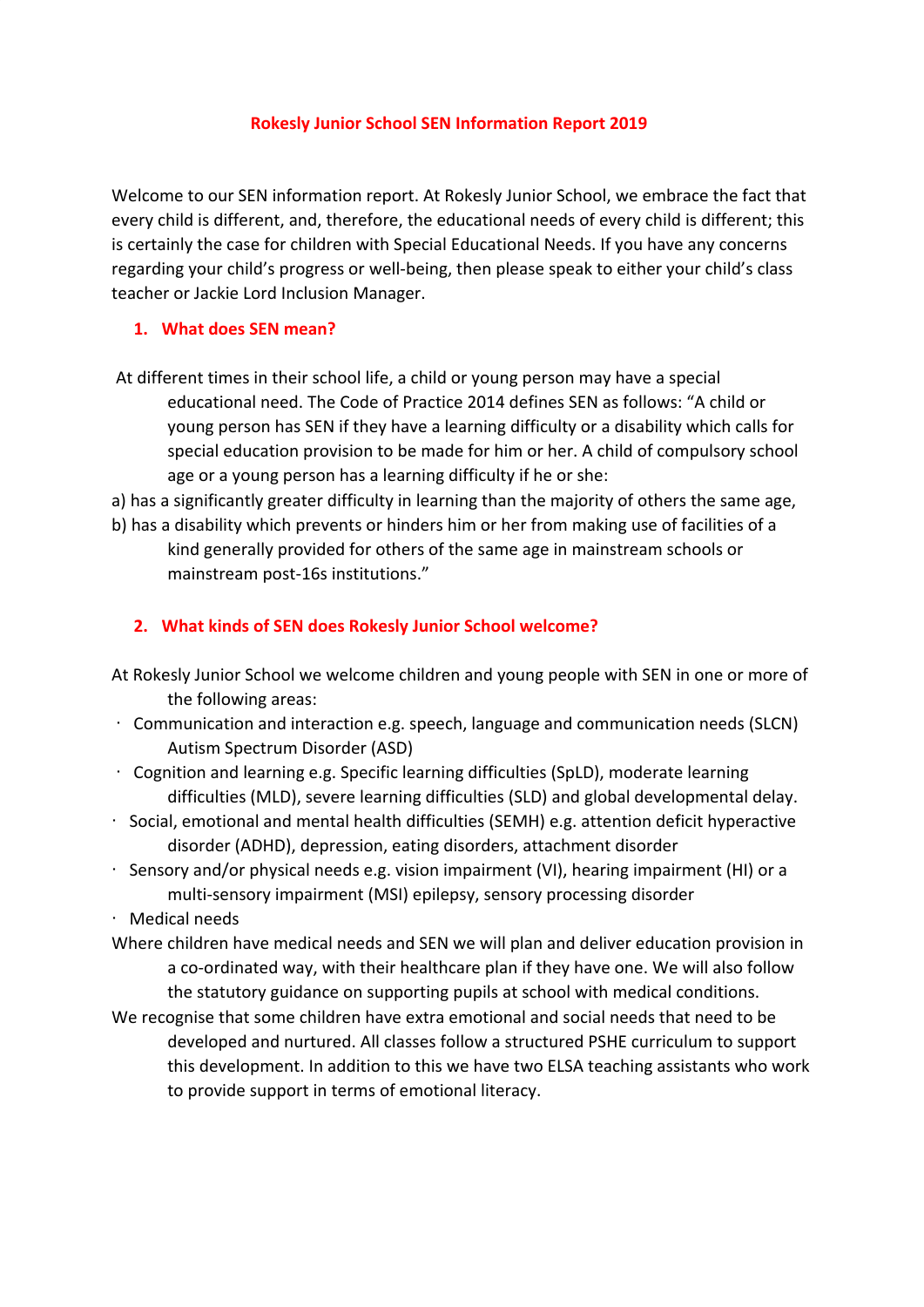# **3. What is the school's policy for the identification and assessment of children with SEN?**

- · All of our teachers teach children with SEN
- · All of our staff recognise the importance of identifying SEN early and making effective provision
- · The identification and assessment of SEN is built into the schools approach to monitoring the progress of all pupils.
- · We assess each pupil's skills and levels of attainment when they first come to the school. This builds on the information we have received from their previous setting.
- · Where children already have their SEN diagnosed or identified we will work closely with the family and other agencies. Teachers are supported by the Senior Leadership Team to regularly assess pupils' progress.

This helps us to see any pupils whose progress is:

- · significantly slower than that of their peers starting from the same baseline
- · less than expected progress
- · failing to close the attainment gap between the child and their peers

Where assessments show that a child is not making adequate progress, our first response is to make sure there is high quality teaching in place.

If their progress continues to be slower than expected the teacher will work with the family and the Inclusion Manager to carry out a clear analysis of the child's needs and identify if they need additional support.

# **4. What information is taken into account when considering if a child needs SEN support?**

- the child's previous progress and attainment
- the teacher's assessment and experience of the child
- the child's development in comparison to their peers and national data
- the child's own views
- information gather from the parent/carer
- advice from external support services where appropriate

## **5. What are the school's policies for making provision for children with SEN, whether or not pupils have Education Health and Care Plans?**

We aim to meet the needs of children with SEN through high quality teaching.

This may require:

- the teachers to adapt what they do
- the teachers to use different approaches to meet different learning styles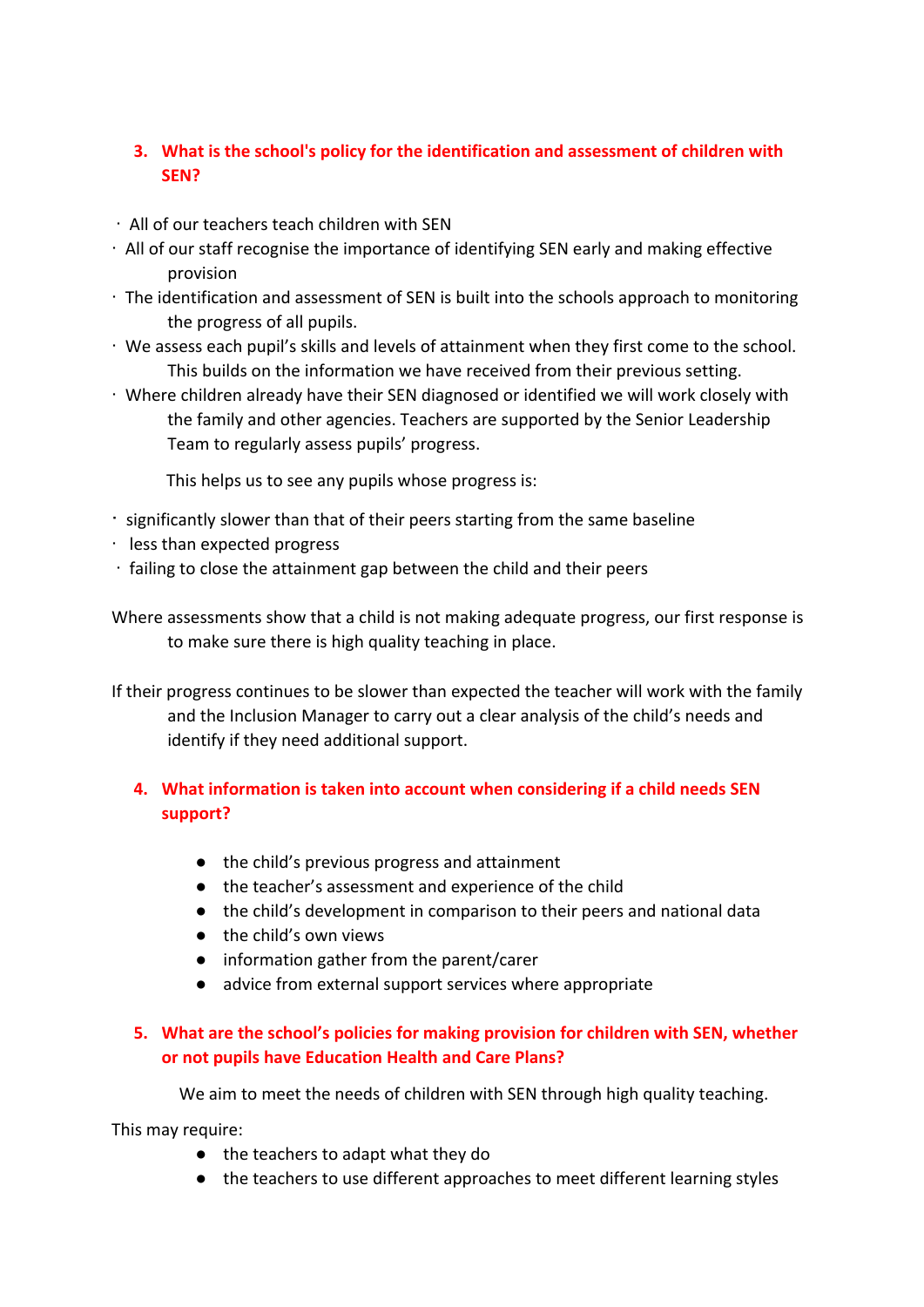- a personalised learning arrangement
- specific school based interventions to support their learning

If a child is identified as having SEN their teacher and the Inclusion Manager will consider everything known about the individual to determine the support required. Where provision for SEN is needed, we work with child, teachers and their families to plan what to do.

# 6. **How does the school evaluate the effectiveness of its provision for SEN?**

Staff value pupils of different abilities and support inclusion. Within the school, staff and pupils will be constantly involved in the best ways to support all pupils' needs within the school. There is flexibility in approach in order to find the best provision for each child. Within each class, teaching and learning styles and organisation will be flexible to ensure effective learning.

High quality teaching is the most important factor in ensuring all children make progress. We regularly review the quality of teaching in the school and ensure that teachers are able to identify how individual children learn best. We check the effectiveness of our SEN provision by checking individual progress and to see if agreed goals and outcomes for a child are being met.

We use our school data to review and monitor individual progress. Both the attainment and the progress of SEN children are monitored through this system.

The teachers work with The Inclusion Manager, the parents and the child to make sure any SEN support is adapted or replaced by another approach if it is not being effective. The Inclusion Manager and the Headteacher report to Governors on the quality of SEN provision and the progress towards outcomes being made by children.

## 7. **What are the school's arrangements for assessing and reviewing the progress of pupils with SEN?**

All children's progress is reviewed regularly and this information is shared with both parents and the child. Where a child is receiving SEN support we give feedback to parents. If we have specific concerns we contact parents and invite them into school. Reviews are usually led by the Inclusion Manager. Reviews can involve the child, the family and other professionals where this is appropriate. They are used to:

- discuss what is working well and not working well
- review the child's progress towards their goals and longer term outcomes
- discuss and agree clear outcomes for the future
- discuss and agree the support needed
- share advice and information on the things that parents can do at home to reinforce or contribute to their child's progress
- identify the actions needed to meet the agreed outcomes, the responsibilities of the parent, the child, the school and the local authority.

## 8. **What is the school's approach to teaching pupils with SEN?**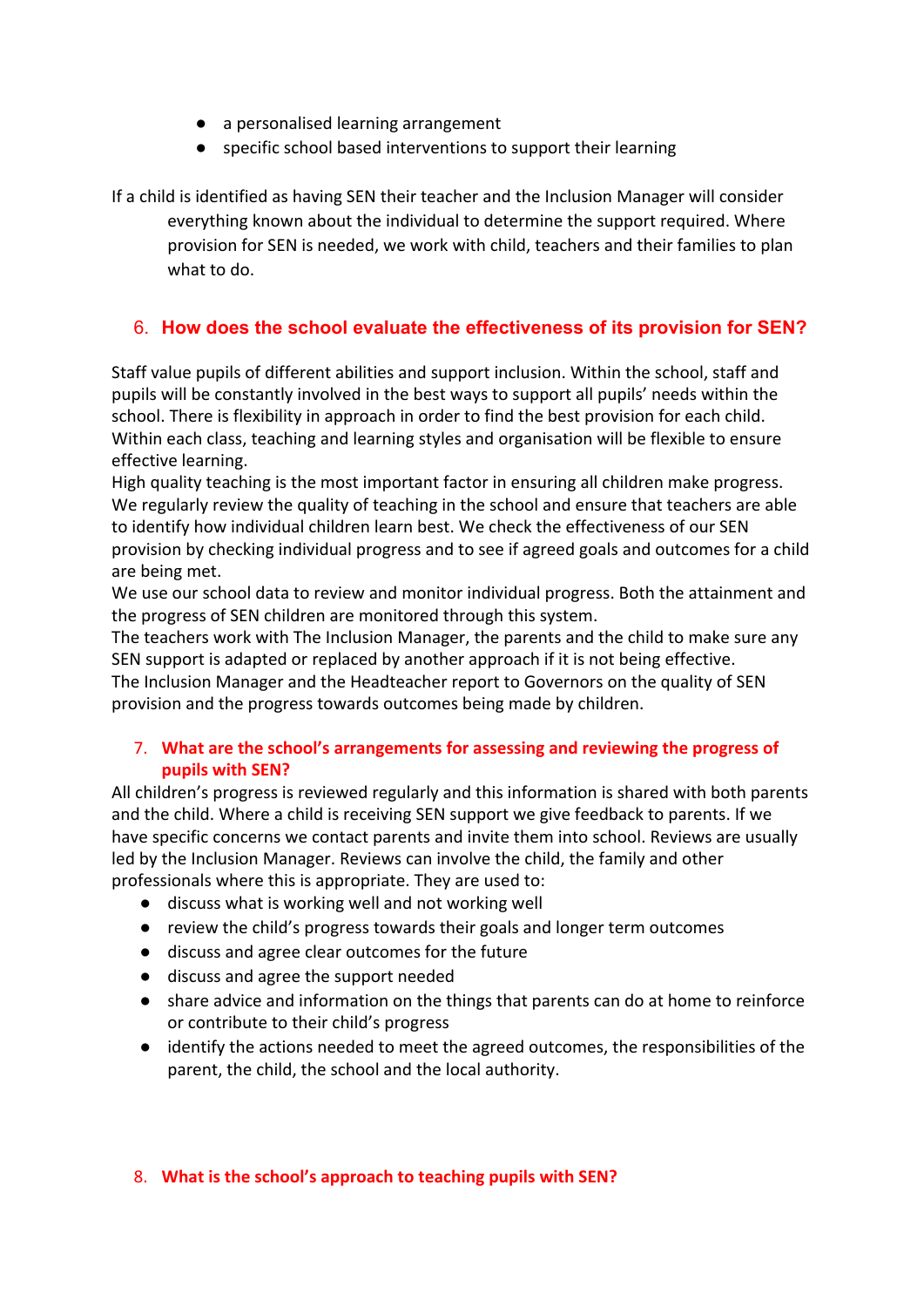## **Assess/plan/do/review**

All children, including those with SEN, have access to a broad and balanced curriculum and high quality teaching provided by child's class teacher. Teachers plan lessons carefully and think about the wide range of different needs in their class and use the information from assessments and progress reviews to set targets to encourage children to aim high. Teachers plan their lessons with the SEN of children in mind, which means that most children with SEN will be able to study the full national curriculum along with their peers.

Teaching staff always aim to match the work given to each child with their ability. Teaching Assistants may be directed to work with children, in pairs or small groups and sometimes individually.

We are careful to avoid the over reliance of individual support for children as evidence shows that in many cases this prevents them becoming independent learners.

We ensure that through provision of Continued Professional Development and Training opportunities, staff will acquire the skills and knowledge to deliver the interventions that individuals need.

## 9. **How does the school adapt the curriculum and learning environment for pupils with SEN?**

We are committed to meeting the needs of all children including those with SEN. We make all reasonable adaptations to the curriculum and the learning environment to make sure that children with SEN are not at a substantial disadvantage compared with their peers.

We work closely with families to work out what children might need before they start with us, and what adjustments we might need to be make. Teachers will be supported by the Inclusion Manager to assess, plan and differentiate the curriculum or make adaptations to meet the needs of children with SEN. This may also involve working with outside professionals. For example we might need to:

- Provide visual resources to support learning
- Rearrange the layout of the classroom
- Buy specialist ICT software
- Specialist resources to support individual pupils

## 10. **What additional support for learning is available to pupils with SEN?**

The school organises the additional support for learning into 3 different levels:

**Universal:** describes quality inclusive teaching which takes into account the learning needs of all the children in the classroom. This includes providing differentiated work and creating an inclusive learning environment.

**Targeted:** describes specific, additional and time-limited interventions provided for some children who need help to accelerate their progress to enable them to work at or above age-related expectations. These interventions are often targeted at a group of pupils with similar needs.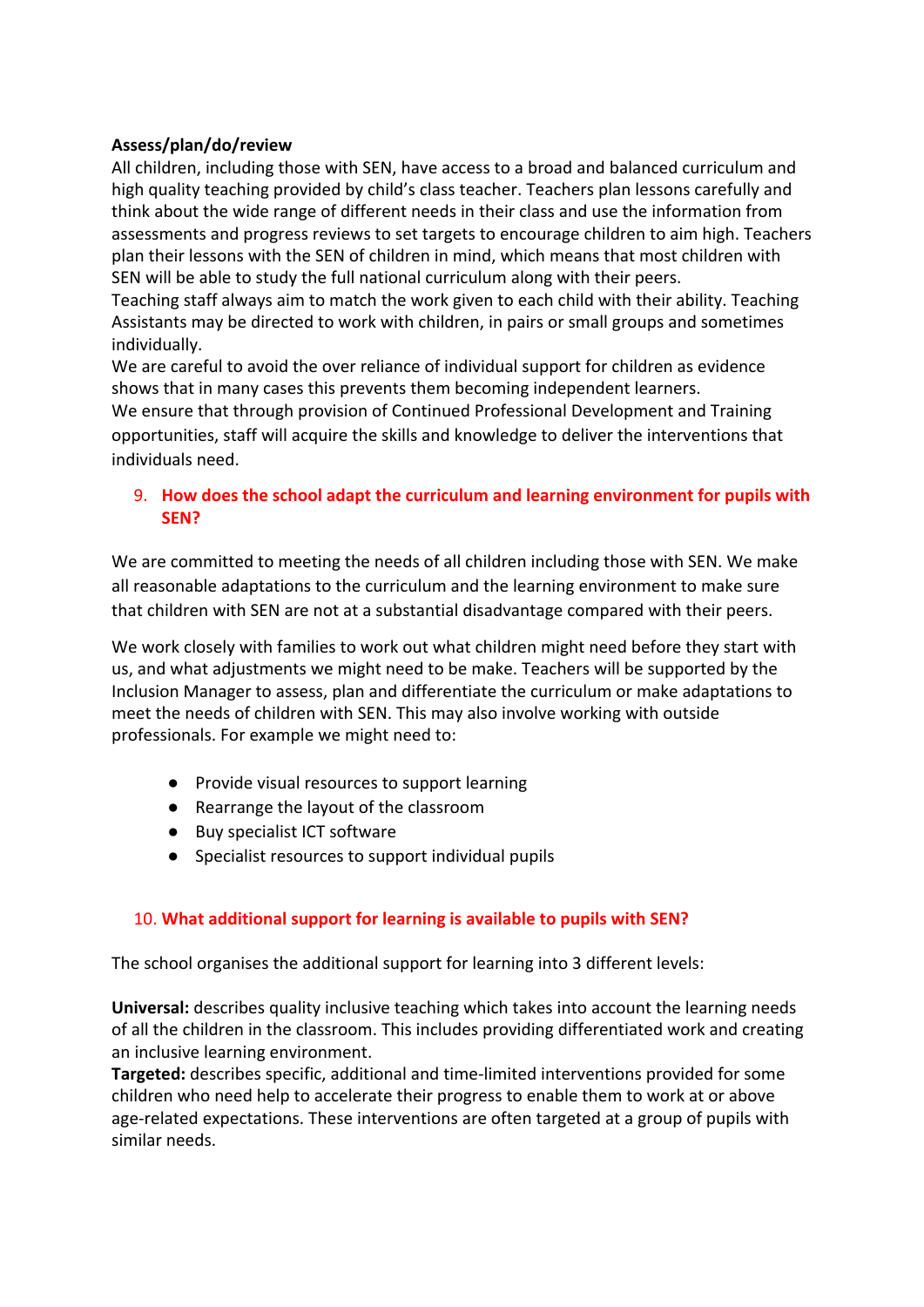**Specialist:** describes targeted provision for a minority of children where it is necessary to provide highly tailored intervention to accelerate progress or enable children to achieve their potential.

#### 11. **What extra-curricular activities are available for children with SEN?**

Our school has extra-curricular activities including sports clubs, dance clubs and arts and crafts.

We try to make sure that children with SEN can engage in these activities alongside those who do not have SEN.

The school also provides opportunities for children to go swimming on a termly basis, on school trips and there is an annual residential trip to Pendarren for year 6 children. We will involve parents of children with SEN in the planning of school trips and residential visits to assess the benefits and risks and identify how the needs of individuals can be best met.

## 12. **What provision is available to support children with SEN?**

School Provision:

- Wide range of Literacy and Numeracy small group interventions delivered by TAs
- ELSA TAs to support emotional wellbeing needs
- ICT support in the form of reading, phonic and maths programmes
- Teaching assistants offering social skills support including ELSA

Equipment available in our school for specific children to access at specific times include:

- Communication books
- Devices for additional recording e.g chrome books, laptops, cameras
- SEN software
- Visual timetables
- Sensory resources

Local authority provision:

- Language Team support
- Autism Team support
- Educational Psychology service

Health provision:

- School nurse
- Occupational Therapy
- Physiotherapy
- CAMHs

## 13. **What are the arrangements for consulting and involving parents of children with SEN in their child's education?**

All parents are encouraged to contribute to their child's education through:

- discussions with the class teacher
- parents evenings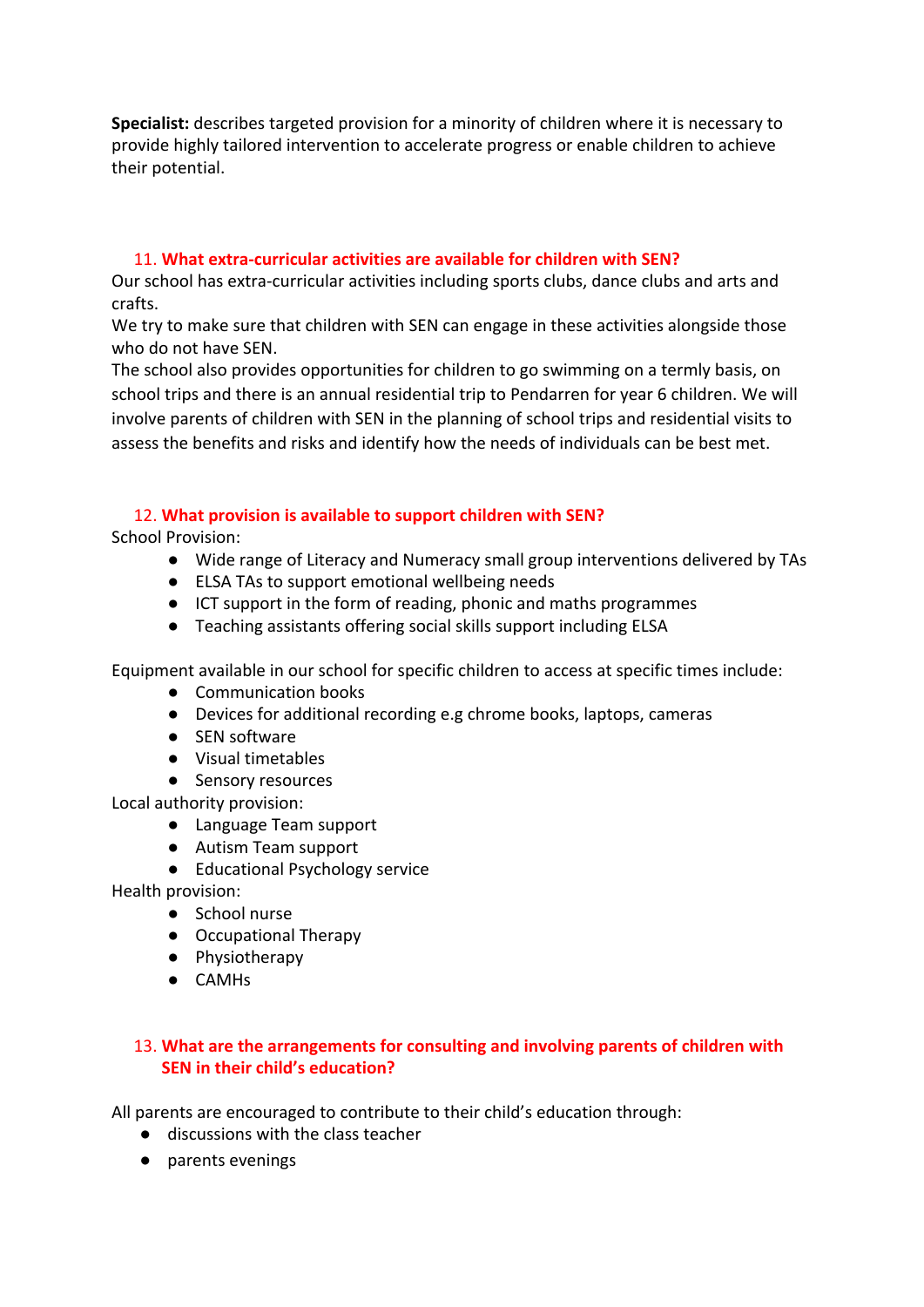● commenting and contributing to assessment, planning and reviews

If a child has an Education, Health and Care plan we will discuss their progress with parents every term and have a formal review annually.

Specific support to help support a child at home will include;

- Meetings with teachers and the Inclusion Manager to discuss progress and support including ideas for home.
- Parents workshops/ meetings

### 14. **What are the arrangements for consulting and involving children with SEN in their education?**

Engaging all children as active participants in their own education and in making a positive contribution to their school and local community is a priority for the school. All children are consulted about their learning and how they feel about their progress.

Where children have SEN, we will take extra care to involve them and make sure their voice is heard. We ensure that children with SEN are included and represented in the groups and activities that we have set up to listen to their views and involve them in decision making. The views of the individual child and young person sit at the heart of the SEN assessment and planning process. We will make sure that assessments include the wishes and feelings of the child, their aspirations, the outcomes they wish to seek and the support they need to achieve them. Whenever possible we include children with SEN in planning how best to support them, and in reviewing their progress.

## 15. **How does the school involve others in meeting the needs of children with SEN and in supporting their families?**

Where a child continues to make less than expected progress, despite evidence-based support and interventions that are matched to their area of need, we seek advice and support from specialists from outside agencies. We always involve parents in any decision to involve specialists.

The Inclusion Manager usually coordinates the contact and works with these outside agencies. We use other agencies outside of the school to:

- help us train staff e.g. dyslexia awareness
- get more specialised advice e.g. advice on hearing impairment
- ask for a service to be delivered e.g. physiotherapy
- setting programmes for implementation at home and in school
- review progress and plan provision e.g. at annual reviews

## 16. **What local support, outside of school, is there for the parents of children with SEN?**

Information about local support is located here: www.haringey.gov.uk /local offer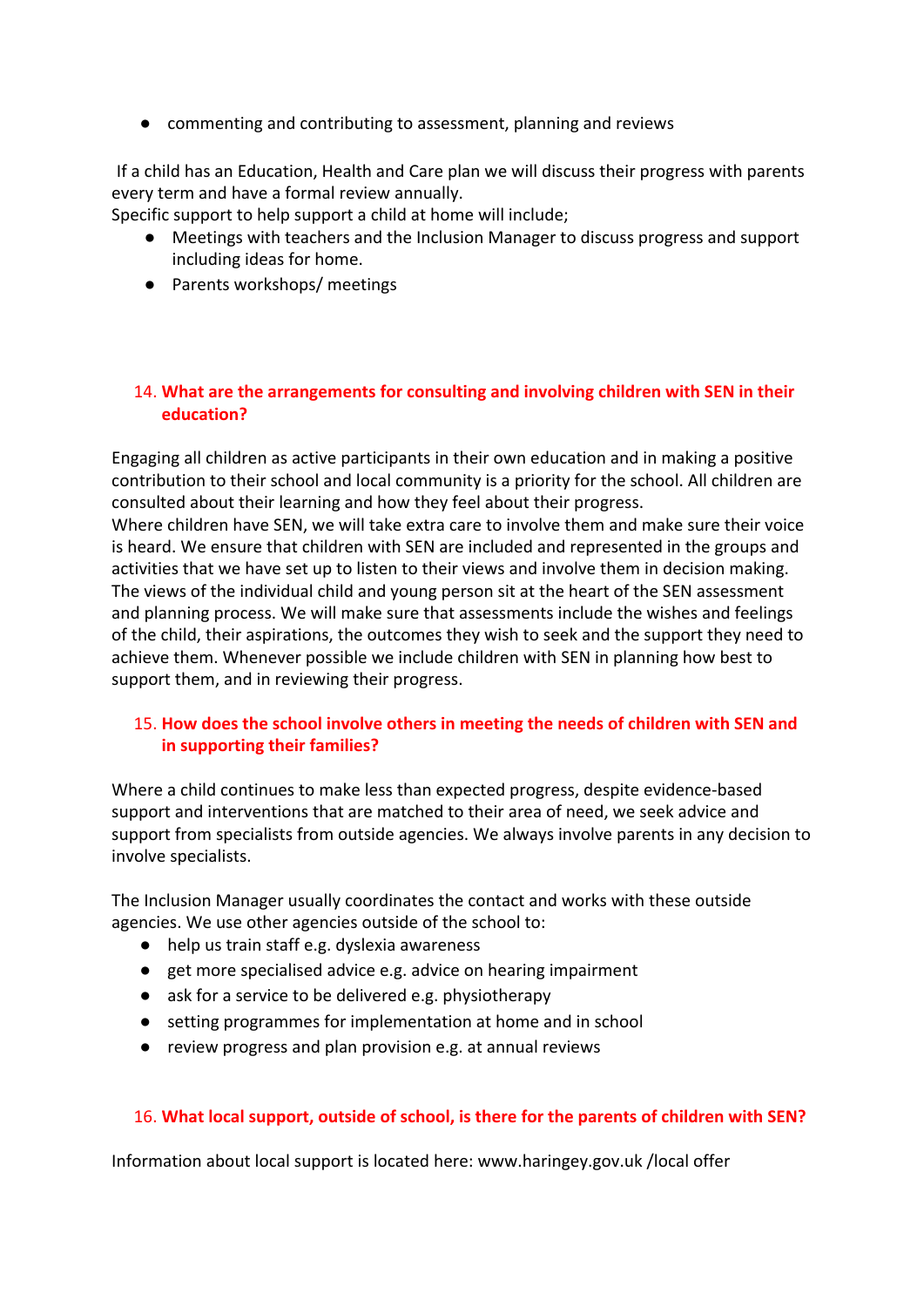The Parent Partnership Service – Markfield Together for Inclusion gives free impartial information, advice and guidance about services for children, young people and families. Email: enquiries@markfield.org.uk

Website: www.markfield.org.uk

This service offers a range of services to assist the parents/carers of children with SEN/D. These include: help with resolving disagreements, information and advice, direct support, help with personal budgets and form filling, and access to social groups and other activities and local networks.

## 17. **What are the school's arrangements for supporting children with SEN when they join the school, and supporting them to move to secondary school / further education?**

Preparing for next steps Transition is a part of life for all learners, whether that involves moving to a new class or moving to a new school. We recognise that transition is an important time for all children, but especially so for a child with SEN. Consequently, we work closely with parents, pupils and staff to ensure these transitions run as smoothly as possible. Planning for transitions with the school will take place in the Summer Term; arrangements for transition to Secondary School for pupil with SEN will be planned according to individual need

|                                                      | Additional arrangements for children with SEN                                                                                                                                                                                                                           |
|------------------------------------------------------|-------------------------------------------------------------------------------------------------------------------------------------------------------------------------------------------------------------------------------------------------------------------------|
| <b>Transfer from Rokesly Infant</b><br><b>School</b> | Transition meeting is held in the Autumn term of<br>$\bullet$<br>Year <sub>2</sub><br>Transition meeting held between the Inclusion<br>Manager and SENCo in both schools to share<br>information<br>Swift transfer of records                                           |
| When moving to another<br>school                     | We will contact the School SENCO and share<br>information about the special arrangements and<br>support that has been made to help your child<br>achieve their learning goals.<br>Swift transfer of records<br>Transition meeting with the new setting when<br>possible |
| When moving classes in<br>school                     | Transition meetings are held within school with<br>the new class teacher.                                                                                                                                                                                               |

#### **Transition guide table:**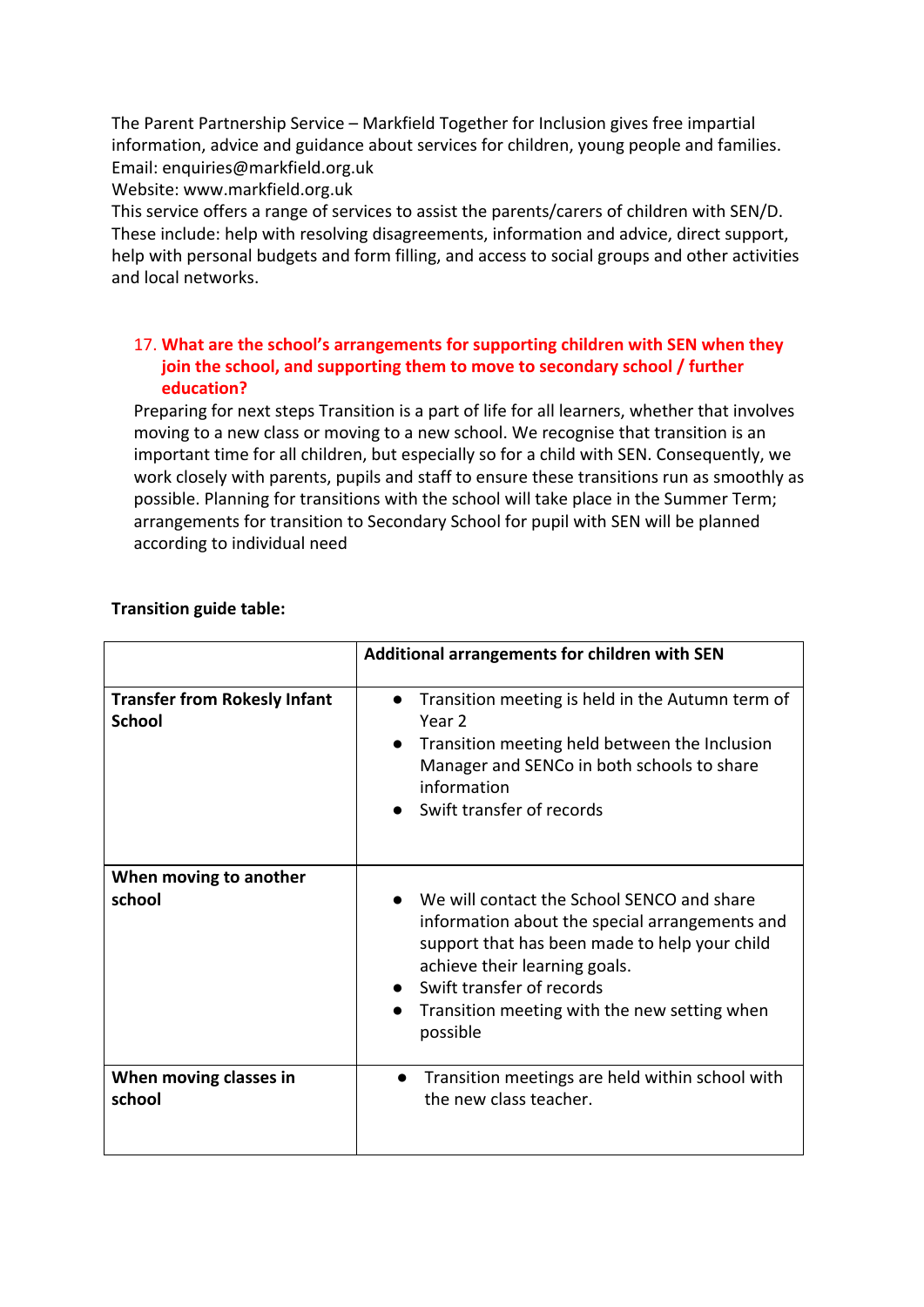| <b>Primary to secondary</b>                        |                                                                                                                                                                                                                                                                                                                                                                                                                                                                  |
|----------------------------------------------------|------------------------------------------------------------------------------------------------------------------------------------------------------------------------------------------------------------------------------------------------------------------------------------------------------------------------------------------------------------------------------------------------------------------------------------------------------------------|
| transition                                         | Swift transfer of records<br>Year 5 annual reviews planning meeting<br>$\bullet$<br>During Year 6 the Inclusion Manager liaises with<br>$\bullet$<br>the SENCO in the new school<br>Additional multi-agency meetings will be<br>$\bullet$<br>arranged to create a more detailed "transition"<br>plan which may include more visits to the new<br>school and/or additional visits from the new<br>school for the children where these changes are<br>more complex |
| <b>Pupil being admitted from</b><br>another school | Inclusion Manager will meet with parents prior<br>$\bullet$<br>to pupils starting school<br>Records will be transferred from previous school<br>$\bullet$<br>Class teachers of children joining from other<br>$\bullet$<br>schools will receive information from the<br>previous school<br>If required the Inclusion Manager will contact<br>$\bullet$<br>previous school to discuss individual pupil's<br>needs.                                                |

## 18. **Where can I find more information about SEN services in Haringey and the Local Offer?**

All Local authorities must publish a Local Offer, setting out in one place information about provision they expect to be available across education, health and social care for children and young people in their area who have SEN.

The Local Offer has two key purposes:

- to provide clear, comprehensive and accessible information about the available provision and how to access it
- to make provision more responsive to local needs and aspirations by directly involving disabled children and those with SEN and their parents, and disabled young people and those with SEN, and service providers in its development and review

The school cooperates with the Local Authorities in the local area to:

- make families aware of the kind of support available to them and where to find the Local Offer
- help people access the Local Offer information, especially where there are barriers to them accessing it. This can include helping them to access the internet, printing off pages, explaining and interpreting
- consult children and young people and their families directly in preparing and reviewing the Local Offer
- keeping the Local Offer information up to date and identifying gaps in provision